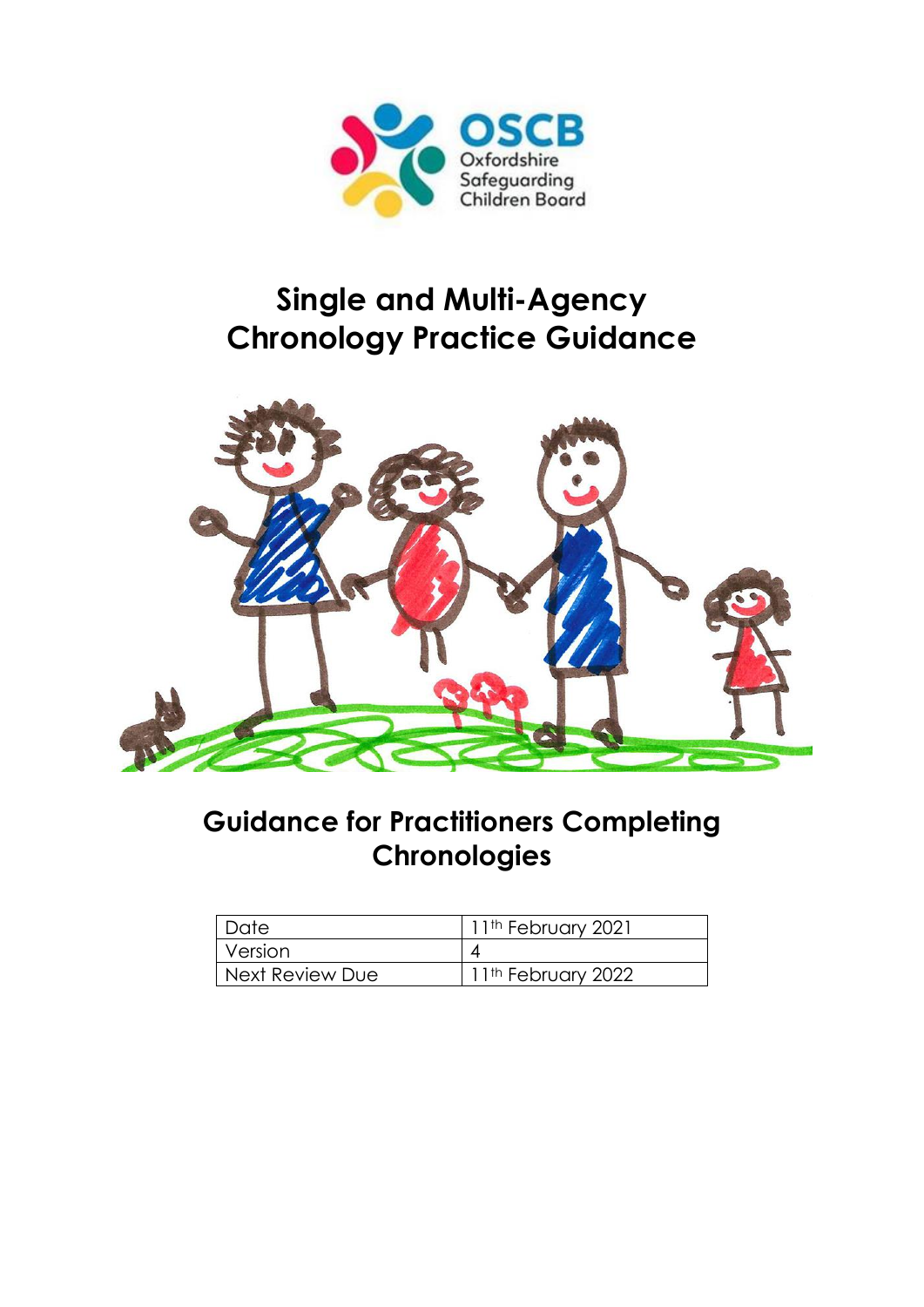# **Introduction**

The purpose of this practice guidance is to provide practitioners with an overview of single and multi-agency chronologies and their use in the safeguarding of children and young people.

It is commonly acknowledged that children and young people are most effectively safeguarded if professionals work together and share information.

Findings from numerous Serious Case Reviews have concluded that a chronology could have supported the earlier identification of risks to the child(ren).

The Jay Report (2014) on child sexual exploitation in Rotherham, found "It is likely that the absence of structured chronologies contributed to key information being missed when decisions were made".

Lord Laming stated in his report into the death of Victoria Climbié (2004), "I regard the inclusion in any case file of a clear, comprehensive and up-to-date chronology as absolutely essential".

# **What is a chronology?**

A chronology is a succinct, simple summary of the significant dates/ events in a child's life, in chronological order. It is a tool that all practitioners working with children and families can use to help them understand what is happening in the life of a child/family. It gives a clear account of all the major changes and significant events in the lives of the child(ren) and family.

Chronologies can be compiled by a single agency or be multi-agency, pulling together the knowledge of and information held by agencies involved with the child/ family.

A chronology should be started when an agency becomes involved with a child and family and updated and maintained on an ongoing basis.

# **The purpose of a chronology**

The purpose of a chronology is to record significant events and changes for a child. It is not a running record of everyday events and should not replace case notes or records which include more detailed and sensitive information. Chronologies are essential to:

- Strengthen working with children and their families and help a child and family make sense of their life.
- Gain an overview of events and changes in the lives of children and their families.
- Help practitioners understand the impact, immediate and cumulative, of events and changes on the child and family's progress.
- Highlight strengths/ successes (e.g. improved school attendance) as well as the events which have hurt and challenged a child's development.
- Help understand current events in the context of historical information.
- Support the early identification of patterns and issues. This supports, and is part of, assessing and managing risk, and is particularly useful where there may be no single incident, i.e. where children are experiencing neglect.
- Provide accumulative evidence of emerging needs and risks and flag when a multiagency response may be required.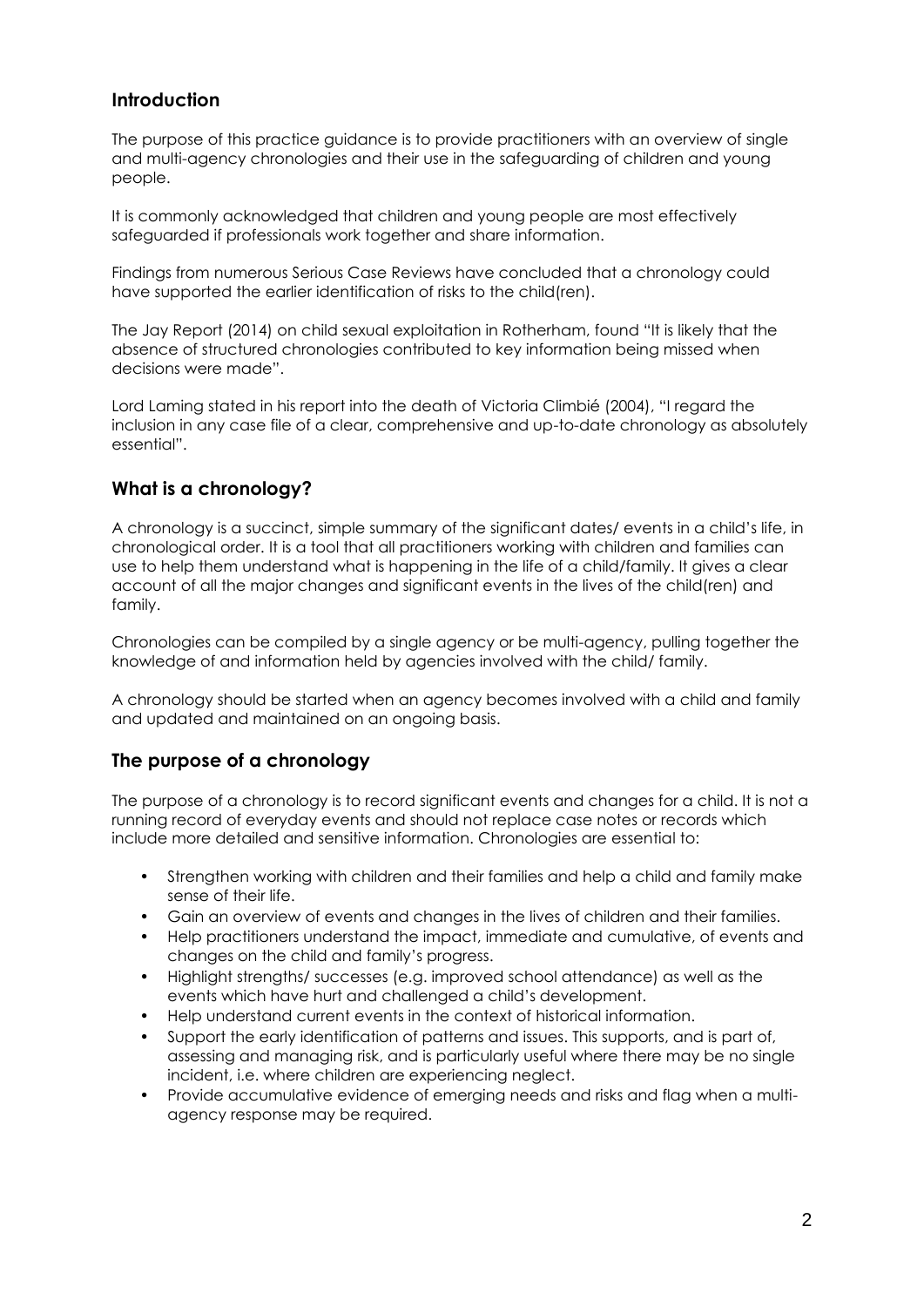# **What is recorded in a chronology?**

The chronology provides a brief record of significant events in sequential date order and may include the below. As well as factual information, the impact on the child should be recorded:

- $\checkmark$  Significant changes in the family structure: For example, separation, divorce, marriages/new relationships, bereavement, birth of a new sibling, presence of a significant adult, housing moves/ home environment, unemployment.
- ✓ Factual information and events: Including missed/ 'not brought' appointments, when a child starts or moves school, missing school, exclusions, offending behaviour, changes in peer relationships, missing episode.
- Significant changes in the child/ young person's wellbeing.
- $\checkmark$  Significant changes in the parent/ carer's wellbeing which impact on the child.

# **Key factors for an effective chronology**

| <b>Accurate</b>     | The chronology must be based on up-to-date and accurate recording.      |
|---------------------|-------------------------------------------------------------------------|
|                     | Any inaccuracies or deficiencies will impact on the quality of the      |
|                     | chronology and limit its usefulness.                                    |
| Up to date          | Chronologies should reflect the best knowledge about a child or         |
|                     |                                                                         |
|                     | adult's history at a point in time. It will need to be amended and      |
|                     | updated in light of any new information.                                |
| <b>Detail</b>       | The chronology should contain sufficient detail but not substitute for  |
|                     | recording.                                                              |
| Involving the       | Involving the family in the chronology promotes and strengthens family  |
| child and           | participation, develops an understanding of family members              |
| family              | perspectives on events and their impact on individuals, and helps to    |
|                     | identify progress or lack of progress.                                  |
| <b>Actions</b>      | Identify what we did as result of any event/issue.                      |
| <b>Child Impact</b> | Chronologies should focus on the significance and impact of             |
|                     | events/issues on children so that a fuller understanding of the child's |
|                     | lived experience can be obtained.                                       |

# **Multi-Agency Chronologies**

One of the actions from the Serious Case Review on  $Child Q$  was the development of multiagency chronologies to ensure all agencies are aware of key issues and events for children, and are working from one summary chronology.

All agencies involved in the Initial Child Protection Conference (ICPC), Core Group (CG) and Review meetings must complete and submit a chronology via the secure delegation portal. The Chair of the conference will explain roles and expectations in relation to sharing information to the multi-agency chronology at the start of the meeting.

# *See also*

**[MAC Tutorial 1 for Agency Professionals](https://www.oscb.org.uk/documents/multi-agency-chronology-tutorial-for-agency-professionals/)**